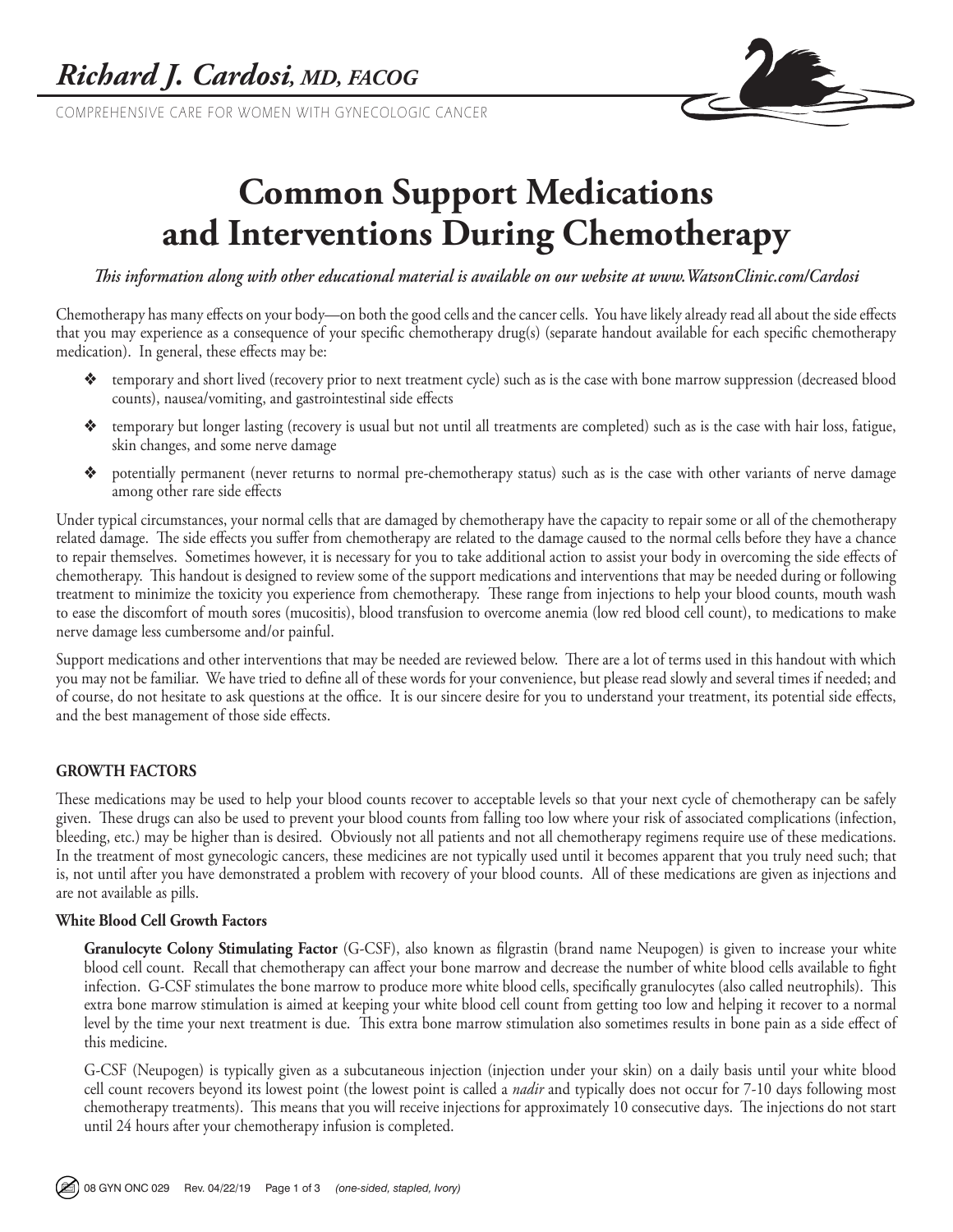Most often, these injections are administered at the infusion center in the Center for Cancer Care & Research (white building across parking lot from our office). G-CSF can also be self-administered at home if you are comfortable giving yourself injections or if there is someone else capable and comfortable giving the injection to you. The infusion center nursing staff will gladly educate you or your family in this process if interested. You must keep in mind that if you self-administer your G-CSF, it will be necessary for you to obtain the medicine at your local pharmacy after receiving a prescription from your doctor. This may drastically affect your financial responsibility with regards to payment for the medication (it is extremely expensive!), but the specifics of such will depend on your insurance plan's prescription drug coverage.

**Pegylated G-CSF**, also known as pegfilgrastin (brand name Neulasta), is similar to G-CSF (filgrastin, Neupogen) in both action and side effects but only requires dosing once per chemotherapy cycle. This means you require only one injection per cycle instead of 10 injections. This is obviously desirable from an injection standpoint, but it must also be recalled that side effects will be present until the medicine "wears off"—3 to 4 weeks later. Like Neupogen, Neulasta is not given until 24 hours after your chemotherapy infusion, and recommendations are also to not give this medication within 14 days of your next treatment. This latter stipulation makes this drug difficult to use with weekly or bi-weekly chemotherapy regimens.

Pegylated G-CSF, (Neulasta) is also given subcutaneously (injection under your skin) at our infusion center or can be self-administered. This medication is extremely expensive and only certain insurance carriers provide adequate reimbursement to allow our infusion center to cover the cost of the drug, let alone cover any related administration, staffing, and inventory expenses. We will certainly offer this drug to you if potentially beneficial, but if your insurance does not provide adequate reimbursement, it will only be available as a prescription and must then be self-administered. Besides the convenience of a single injection, Pegylated G-CSF offers no clinical advantage over G-CSF.

#### **Platelet Growth Factors**

**Interleukin-11**, also known as oprelvekin (brand name Neumega), is a *cytokine* (a chemical similar to a hormone that allows cells to communicate with one another) that causes the bone marrow to produce more platelets (the component of blood important for forming clots to help stop bleeding). Too low of a platelet count increases your risk of bleeding. Oprelvekin reduces the length of time that your platelet count is low following chemotherapy. This medication is given by subcutaneous injection (injection under your skin) at our infusion center or it may be self-administered after obtaining the drug from your local pharmacy with a prescription. Oprelvekin is typically given for about a 10 day course (until your post-*nadir* platelet count is greater than 50 thousand).

Oprelvekin is rarely required in gynecologic oncology, which is fortunate as it has several potential side effects including: rapid heart rate (palpitations), water retention in hands and legs (peripheral edema), anemia (decreased level of red blood cells), and it may have harmful effects on fertility and/or an unborn child.

#### **Red Blood Cell Growth Factors**

**Epoetin** (Procrit, Epogen, EPO) and **darbepoetin** (Aranesp) are both used to fight anemia (red blood cell count being too low). These medications are used to prevent or limit red blood cell transfusions. It has also been shown that correction of anemia improves quality of life while receiving chemotherapy. Both medications are given subcutaneously (injection under your skin) at our infusion center or can be self-administered at home. Again, self-administration will require you to obtain the drug from your local pharmacy with a prescription from the doctor. Both of these medications are typically given on a weekly, bi-weekly, or occasionally tri-weekly basis.

Recent studies have suggested that in some circumstances these drugs can be associated with very serious side effects including: heart attack, stroke, blood clots in the legs or the lungs *(thromboembolism)*, and possibly progression of cancer. The studies that identified these potential side effects were not specifically designed to investigate such side effects, included relatively few ovarian and/or uterine cancer patients, were using the drug in conjunction with radiation, or were aiming to achieve higher than recommended hemoglobin levels (level of the protein inside the red blood cells responsible for carrying oxygen). Therefore, these were not perfect studies from a scientific standpoint, but these reports led the United States Food and Drug Administration (FDA) to publish strict guidelines regarding the use of these drugs, and the FDA also required the drug manufacturers to make label changes addressing these potential side effects.

These changes have led to a substantial decrease in our use of these drugs. Having said that, there are circumstances where we find these drugs to be both safe and helpful. We will recommend these medications as appropriate and will gladly review the above data in more detail if desired. You can also review the FDA opinion at **www.fda.gov**. The alternative to receiving these medications is to receive a blood transfusion.

## **BLOOD TRANSFUSION**

Patients require blood transfusion for many reasons. We will be focusing on reasons related to chemotherapy side effects in this handout. Blood is made up of many components, which when separated are referred to as blood products. Most often, patients need red blood cells, platelets, or plasma. Other blood products exist but are beyond the scope of this handout. Your doctor will determine which product(s) you need based on your lab tests and your symptoms.